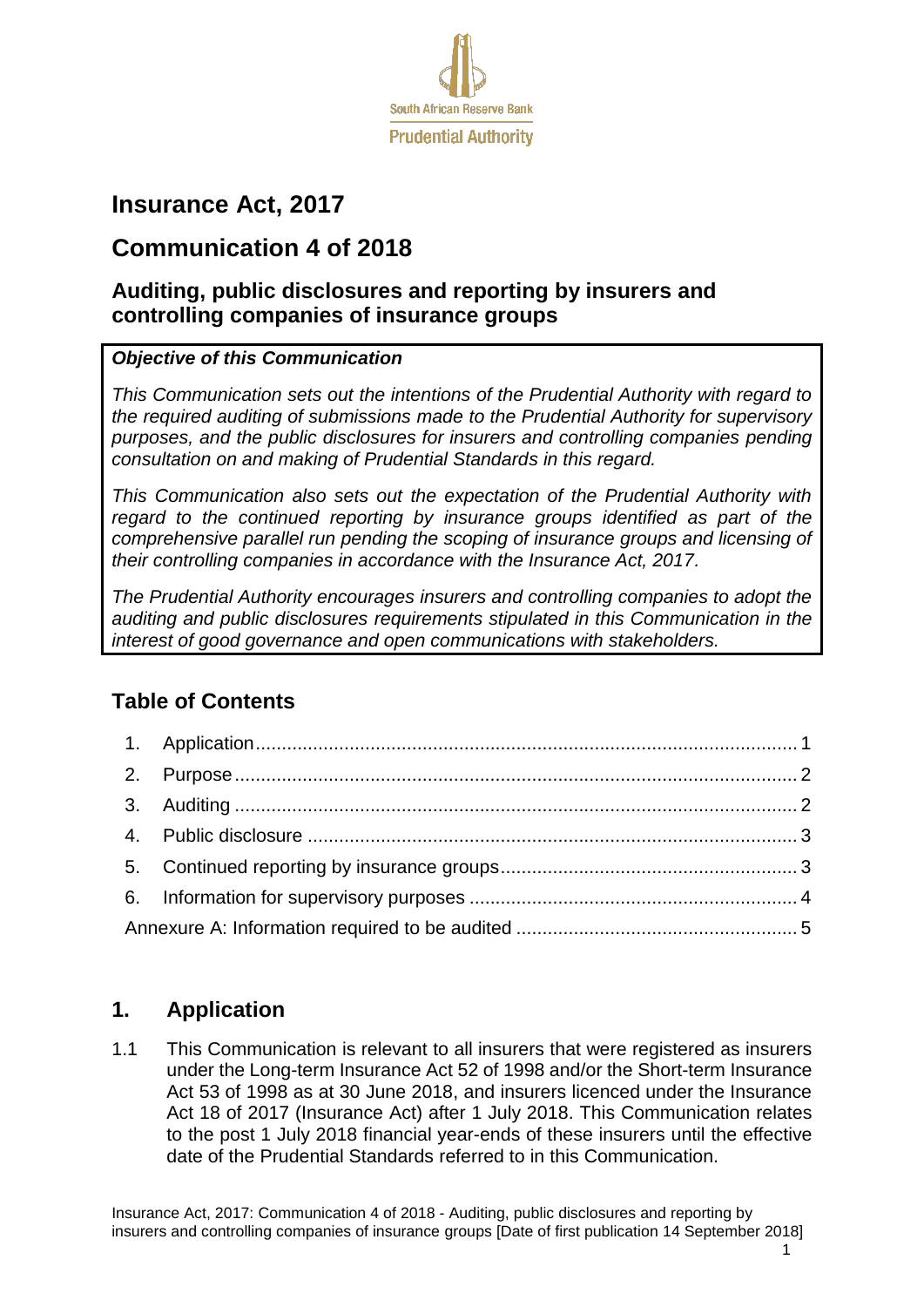- 1.2 This Communication is also relevant to insurance groups that were identified as part of the comprehensive parallel run pending the scoping of insurance groups and licensing of their controlling companies in accordance with the Insurance Act.
- 1.3 The Insurance Act Communication 1 of 2018 issued on 11 April 2018 stated that "[p]reviously registered insurers will only be required post 1 January 2019 to" either publicly disclose information or to cause information to be audited. Having considered practicalities around implementation of the Prudential Standards, the effective date for both the public disclosure and auditing requirements would likely be during the second half of 2019.

#### <span id="page-1-0"></span>**2. Purpose**

- 2.1 This Communication sets out the Prudential Authority's expectation in respect of the auditing of supervisory information submitted by insurers and controlling companies to the Prudential Authority in accordance with the *Notice – Quarterly, bi-annual and annual information required for supervisory purposes*  (Notice) issued by the Prudential Authority under the Insurance Act on 27 July 2018. These auditing requirements will be set out in the Prudential Standards, in due course.
- 2.2 Further, this Communication sets out the information that insurers and controlling companies may consider to publicly disclose, pending the effective date of the envisaged Prudential Standards. These proposals are not compulsory nor are insurers or controlling companies limited to disclosing the information suggested in this Communication, but the Prudential Authority encourages insurers to start disclosing information in the interest of stakeholders.
- 2.3 For the sake of continuity, the Prudential Authority expects insurers identified by the then Financial Services Board, as insurance groups as part of the comprehensive parallel run process, to continue to report supervisory information to the Prudential Authority (even though they are not currently designated as an insurance group under the Insurance Act) in the same manner as during the parallel run.

### <span id="page-1-1"></span>**3. Auditing**

- <span id="page-1-2"></span>3.1 Section 47(1) of the Insurance Act provides that an insurer and a controlling company must annually cause to be audited such of the prescribed information provided to the Prudential Authority for supervisory purposes and such of the prescribed information required to be publicly disclosed.
- <span id="page-1-3"></span>3.2 The Prudential Authority is in the process of preparing Prudential Standards to prescribe the information referred to in [3.1](#page-1-2) above. It is envisaged that these Prudential Standards will be issued in due course, for consultation, in accordance with the requirements of the Financial Sector Regulation Act 9 of 2017 (FSR Act).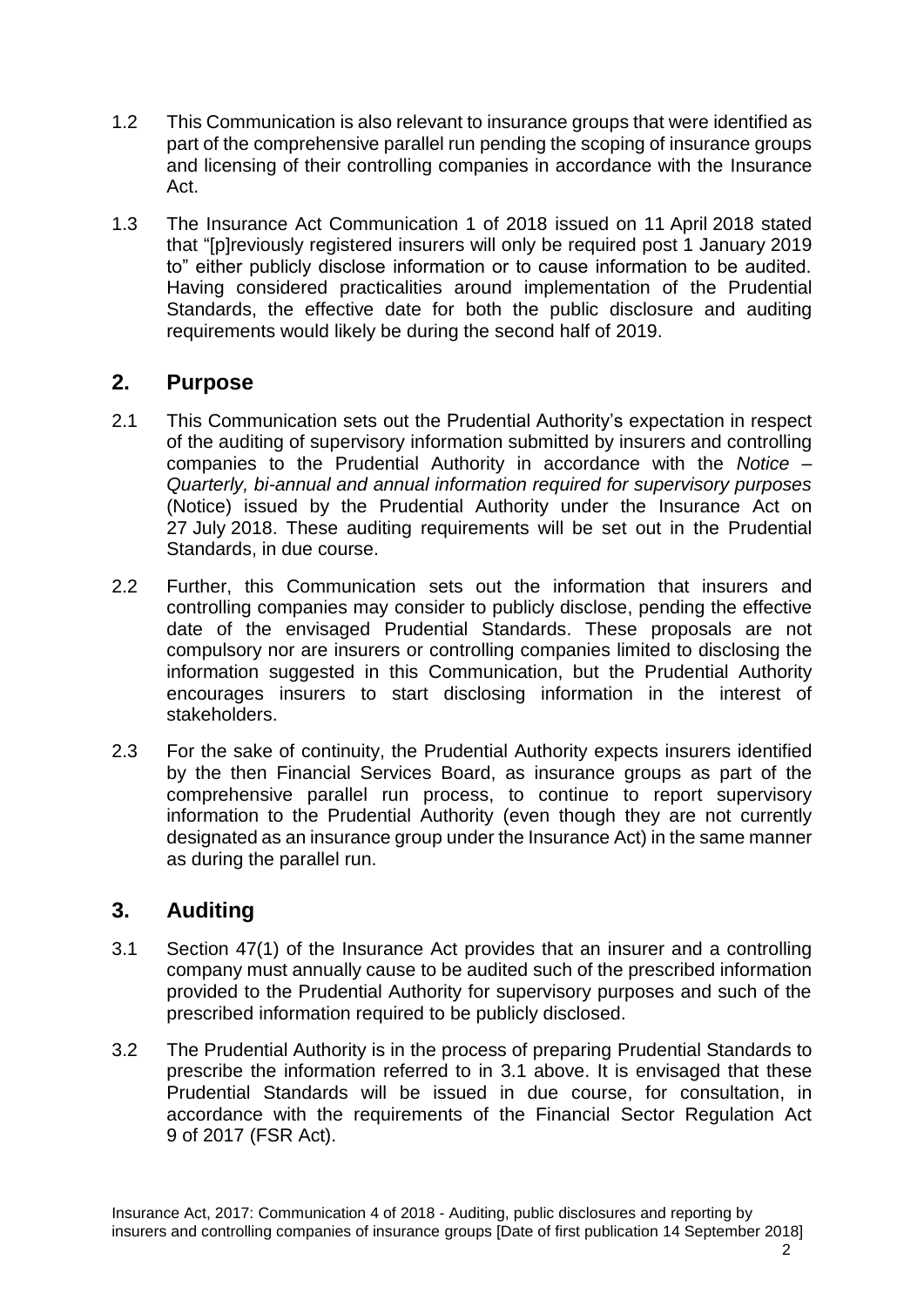- 3.3 Pending the issuance of the Prudential Standards referred to in [3.2](#page-1-3) above, the Prudential Authority expects insurers to cause to be audited, within four months after their financial year-ends, such of the information submitted to the Prudential Authority for supervisory purposes, in accordance with the Notice, which is similar to the information that was required to be audited as part of the comprehensive parallel run in 2016. This information is replicated in Annexure A to this Communication.
- 3.4 For clarity, controlling companies are not expected to audit any of the information submitted to the Prudential Authority until the effective date of the envisaged Prudential Standards referred to in [3.2](#page-1-3) above.

#### <span id="page-2-0"></span>**4. Public disclosure**

- <span id="page-2-2"></span>4.1 Section 45 of the Insurance Act provides that insurers and controlling companies must annually, no later than four months after financial year-end, publicly disclose quantitative and qualitative information in the prescribed form and manner.
- <span id="page-2-3"></span>4.2 The Prudential Authority is in the process of preparing Prudential Standards to prescribe the information referred to in [4.1](#page-2-2) above. It is envisaged that these Prudential Standards will be issued in due course, for consultation, in accordance with the requirements of the FSR Act.
- 4.3 The Prudential Standards referred to in [4.2](#page-2-3) above will require public disclosure of at least the following information:
	- a. solvency capital requirement ratio;
	- b. eligible own funds;
	- c. solvency capital requirement;
	- d. total liabilities as set out in the Financial Soundness Standards;
	- e. total assets as set out in the Financial Soundness Standards;
	- f. basic own funds after adjustments and ancillary own funds;
	- g. minimum capital requirement; and
	- h. minimum capital requirement ratio.
- 4.4 Insurers and controlling companies may pro-actively and on a voluntary basis publically disclose this information provided that the board of directors of the insurer or controlling company has considered the accuracy of the information to be disclosed.

### <span id="page-2-1"></span>**5. Continued reporting by insurance groups**

- 5.1 Pending the scoping of insurance groups and licensing of their controlling companies in accordance with the Insurance Act, there are no legislative reporting obligations for insurance groups identified as part of the comprehensive parallel run.
- <span id="page-2-4"></span>5.2 Despite this, the Prudential Authority expects these insurance groups to continue reporting to the Prudential Authority in the same manner as during the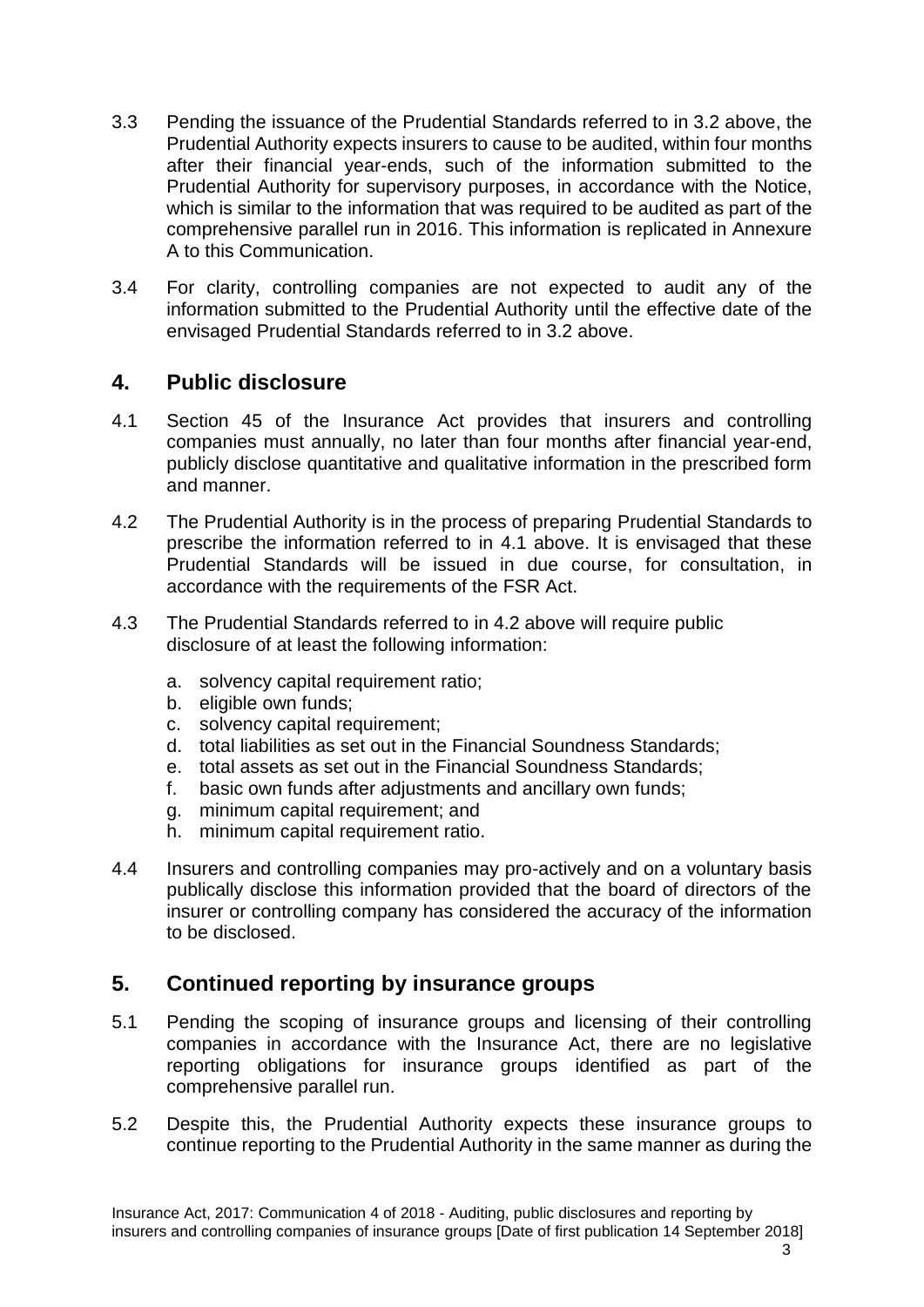comprehensive parallel run using the Group Quantitative Reporting Template referred to in the Notice.

- 5.3 For the submissions referred to in [5.2](#page-2-4) above, insurance groups should use the same methods and assumptions that were used for submissions before 1 July 2018. However, the use of such methods and assumptions may not be regarded as tacit approval to use such methods and assumptions indefinitely.
- 5.4 For clarity, insurance groups must submit an application, to the Prudential Authority, to use any method and assumption for which approval is required once they are designated as an insurance group.
- 5.5 Similar requirement, as in 5.4 above, applies to notifications required to be made by the controlling company.

#### <span id="page-3-0"></span>**6. Information for supervisory purposes**

6.1 The frequency at which, and the details of, the information for supervisory purposes that insurers and controlling companies must submit to the Prudential Authority is set out in the Notice. This Notice is available on the SARB website [\[www.resbank.co.za\]](https://www.resbank.co.za/PrudentialAuthority/Insurers/Post%20Insurance%20Act/Legislation%20and%20Regulatory%20instruments/Pages/Insurance-Act.aspx).